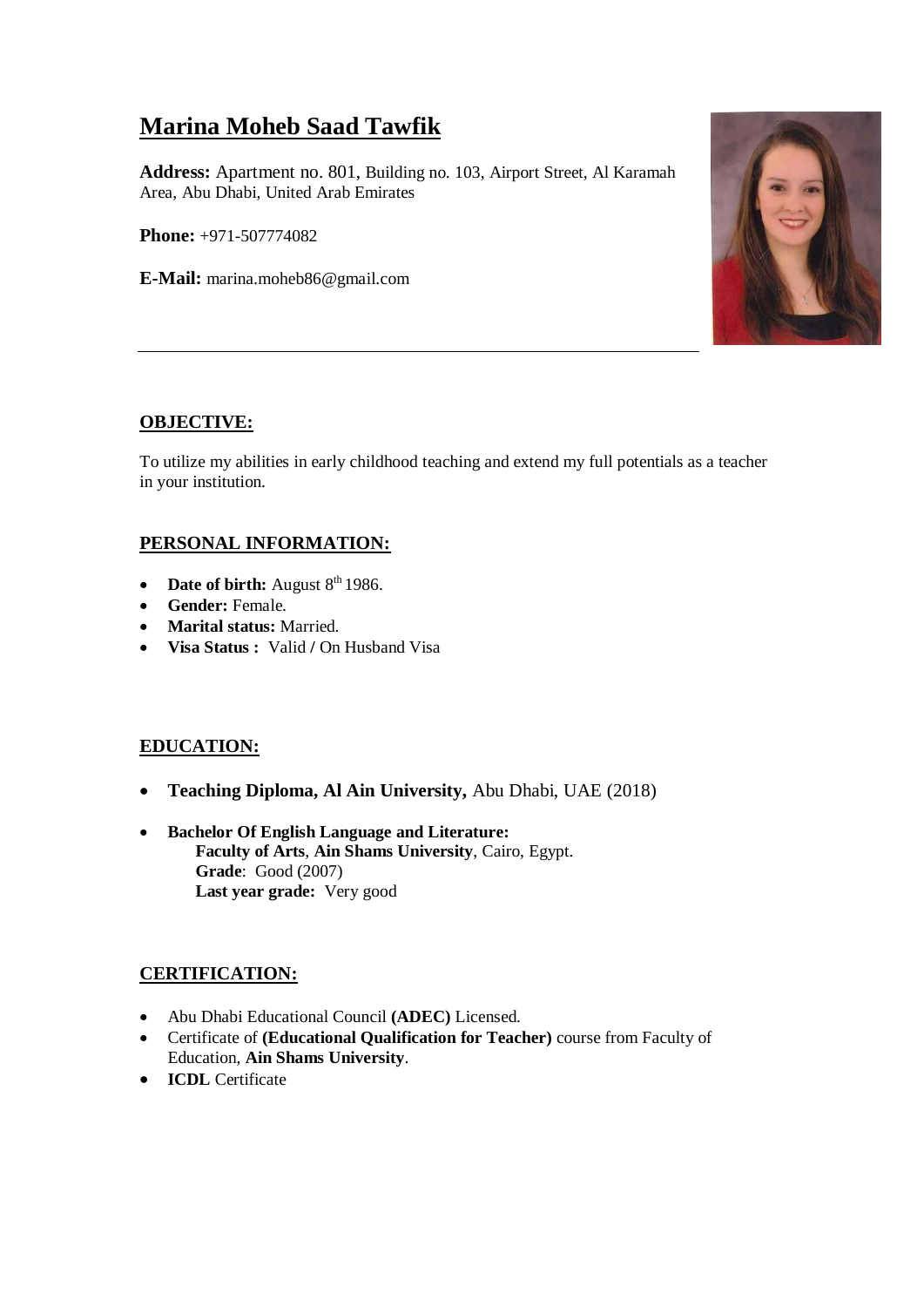## **ACADEMIC /TEACHING EXPERIENCE**

## **Grade 4 Homeroom Teacher** (From August 2020/ present) **Ajyal International School**

(American Curriculum) **Abu Dhabi, UAE**

- Teaching all subjects to 4<sup>th</sup> graders including language arts, mathematics, science and moral education.
- Developing lesson plans and instructional materials and resources.
- Preparing differentiated instruction according to the students' level.
- Being the first point of contact between staff and class students for both positive and negative communications.
- Reviewing every student's progress and then communicating problem issues to the appropriate departments.
- Informing parents of students' progress by way of report cards & where necessary, letters or individual meetings.
- Conducting running record and diagnostic tests.
- Coordinate International Day, Mother's Day, and End of Year performances.
- Create hands on activities to enhance students' learning.

#### **Grade 2 Homeroom Teacher** (From September 2016 / July 2020) **Horizon Private School**  (American Curriculum) **Abu Dhabi, UAE**

- Teaching all subjects to 2nd graders including language arts, social studies, mathematics, and science.
- Developing lesson plans and instructional materials and resources.
- Preparing differentiated instruction according to the students' level.
- Being the first point of contact between staff and class students for both positive and negative communications.
- Reviewing every student's progress and then communicating problem issues to the appropriate departments.
- Informing parents of students' progress by way of report cards & where necessary, letters or individual meetings.
- Conducting running record and diagnostic tests.
- Coordinate International Day, Mother's Day, and End of Year performances.
- Create hands on activities to enhance students' learning.

#### **Grade 3 Homeroom Teacher** (From December 2015 / June 2016) **Al Nahda International Private School**  (American Curriculum) **Abu Dhabi, UAE.**

- Teaching students with difficulty in different areas of learning especially in English language, writing and reading.
- Planning Weekly Daily Plan in English, Math and Science.
- Preparing differentiated instruction according to the students' level through play based learning.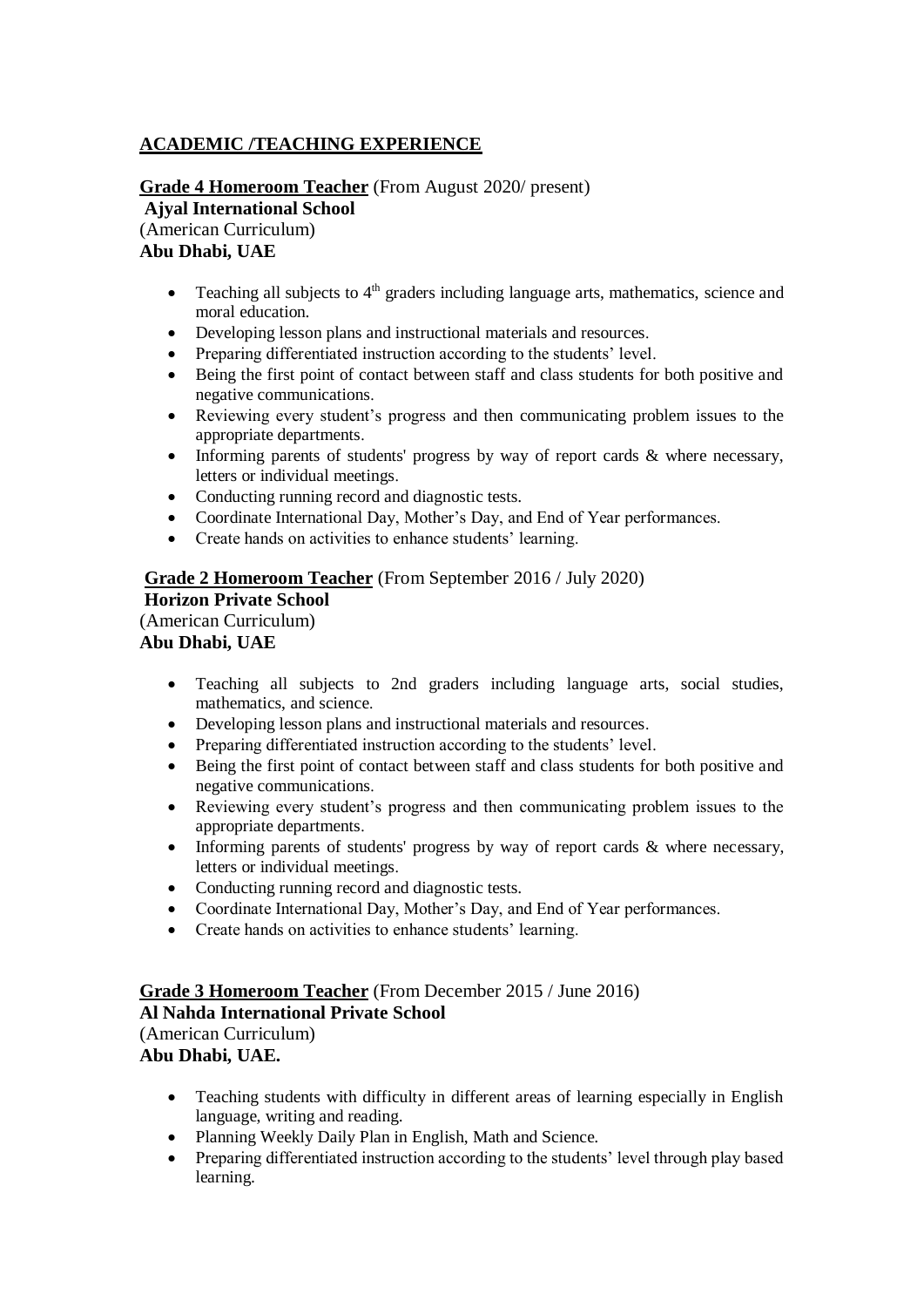- Conducting running record and diagnostic tests.
- Maintaining standards for student behavior.
- Working with both students and families to ensure personal and educational growth.

**Grade 3 and 4 English Teacher** (From September 2008 / June 2015) **Al Kenana International Schools** (American Curriculum)

**Cairo, Egypt.**

**Grades 2 and 3 English Teacher** (From September 2007 / June 2008) **"Al Massria International Schools"** (American diploma) **Cairo, Egypt.**

## **PROFESSIONAL DEVELOPMENT**

#### **Workshops:**

- Multiple Intelligence
- Critical Thinking
- Guided Reading
- Guided writing
- Classroom Management
- Using Drama Techniques
- Differentiation in the class.
- Play-based Learning
- Project- based Learning
- Organizational Behavior
- Vocabulary Teaching Techniques Training
- IPad use in the classroom
- Accommodating special needs students

## **SKILLS AND INTERESTS**

- Knowledgeable in Play-based teaching and Project-based Learning.
- Skillful in using smart board and digital interactive software.
- Expert in using Microsoft Word, Microsoft PowerPoint, Excel, Internet Explorer.
- Proficient in English Language and good communication skills.
- Skilled in writing lesson plans.
- Ambitious & result oriented.
- Excellent writing & reading skills.
- Very good knowledge of criticism.

## **ACTIVITIES**